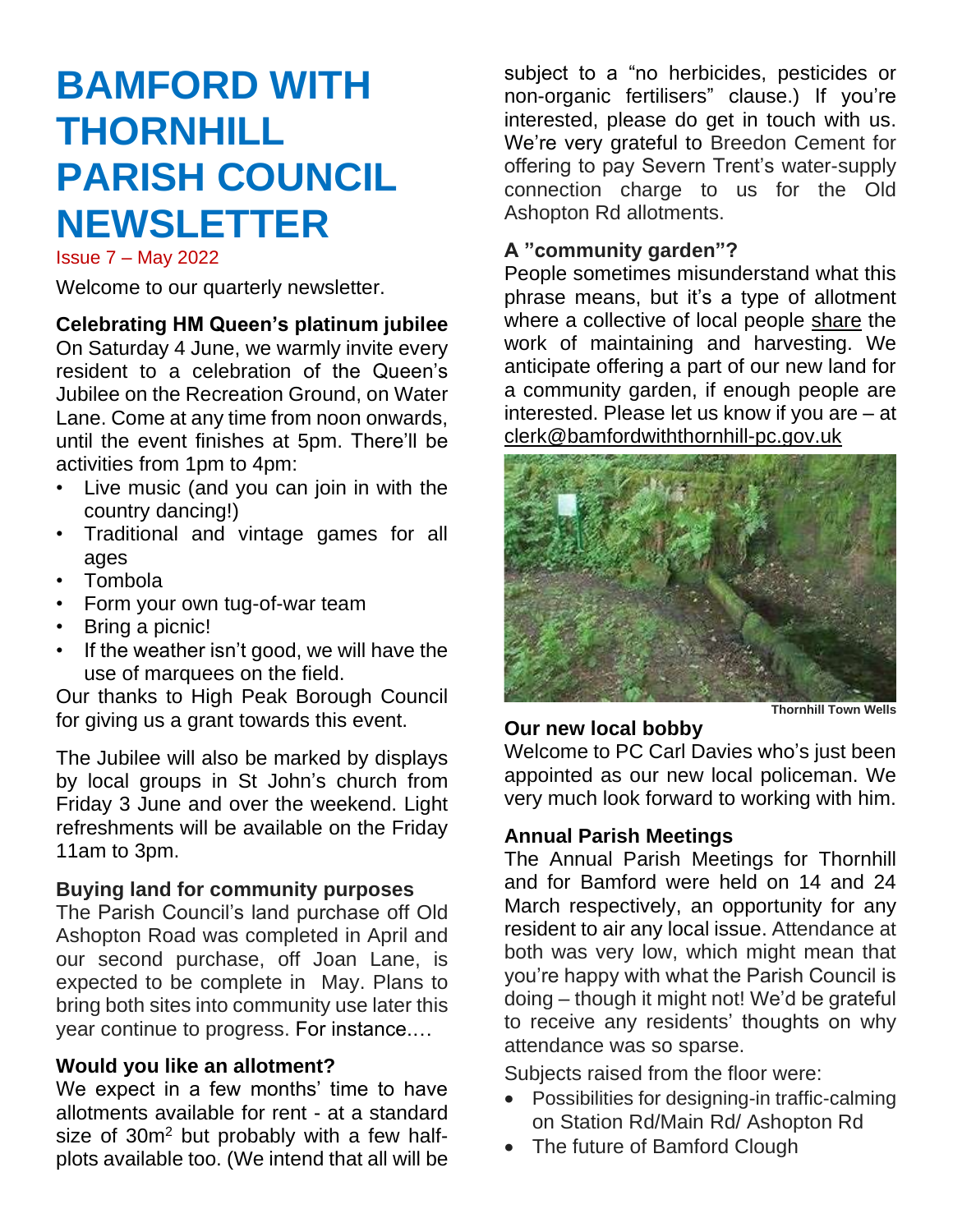- Planning consent for any new homes
- Future use of Parish Council land
- Welcoming Far East tourists to Bamford

## **Parish Council news**

Cllr Jim Armitage has had to leave us, on moving away from the area. But we're pleased to have recently co-opted Harris Angelakopoulos and Tracy Gollins to become members of the Council.

Harris works in developing eco-innovative products for the construction industry, and lived in Sheffield for 20 years before moving to Bamford in 2020. He is keen to address local sustainability challenges.

Tracy was born in Rotherham, and moved to Bamford in 2018. She runs a vulnerable women's charity in South Yorkshire, and is keen to promote the interests of those whose voices are less heard in the community.

Of the Council's 11 seats, we currently have one vacant, so we'd be pleased to hear from anyone with a desire to be co-opted to join us in representing the interests of those living and working within Bamford and Thornhill, and in enhancing our locality. We're a friendly and welcoming group – please have a think about joining us!

On 9 May, Annette Nordhausen Scholes and Ginny Priestley were re-elected as the Council's Chair and Vice-chair respectively for the next 12 months.

The Parish Council's audited accounts for the year ended 31 March will be published in June, showing a £6,774 surplus (income of £15,194 and expenditure of £8,420) and thus total reserves at year-end of £29,632.

## **What is the origin of Parish Councils?**

In the  $19<sup>th</sup>$  century, local government was very different from today, with each Church of England vicar having an appreciable role in the secular administration of his parish. But that increasingly came to be seen as inappropriate, and so the Local Government Act 1894 removed the Church's role in local

government, creating instead the concept of the "civil parishes" which we still have today, entirely separate from the Church.

#### **Strategic review of our reservoirs**

Severn Trent is currently reviewing how the Ladybower, Derwent and Howden reservoirs could be altered, to increase significantly their overall capacity to meet future water demands. If such a project were to go ahead, it would be likely to involve major works. A decision is not imminent, and in any case no work would start before 2027. Severn Trent have promised to keep the Parish Council informed.



#### **Snake Pass (A57)**

Resulting from recent landslips, the Snake Pass is currently restricted to vehicles under 7.5 tonnes. The County Council has announced that, as extensive repairs are needed to the underlying formation, the weight restriction is expected to continue for many months.

#### **Bamford Clough**

Derbyshire County Council recently asked the Parish Council for a formal consultation response re their previously-proposed Traffic Regulation Order (TRO) to make Bamford Clough one-way only (once it reopens). Our response did not support this,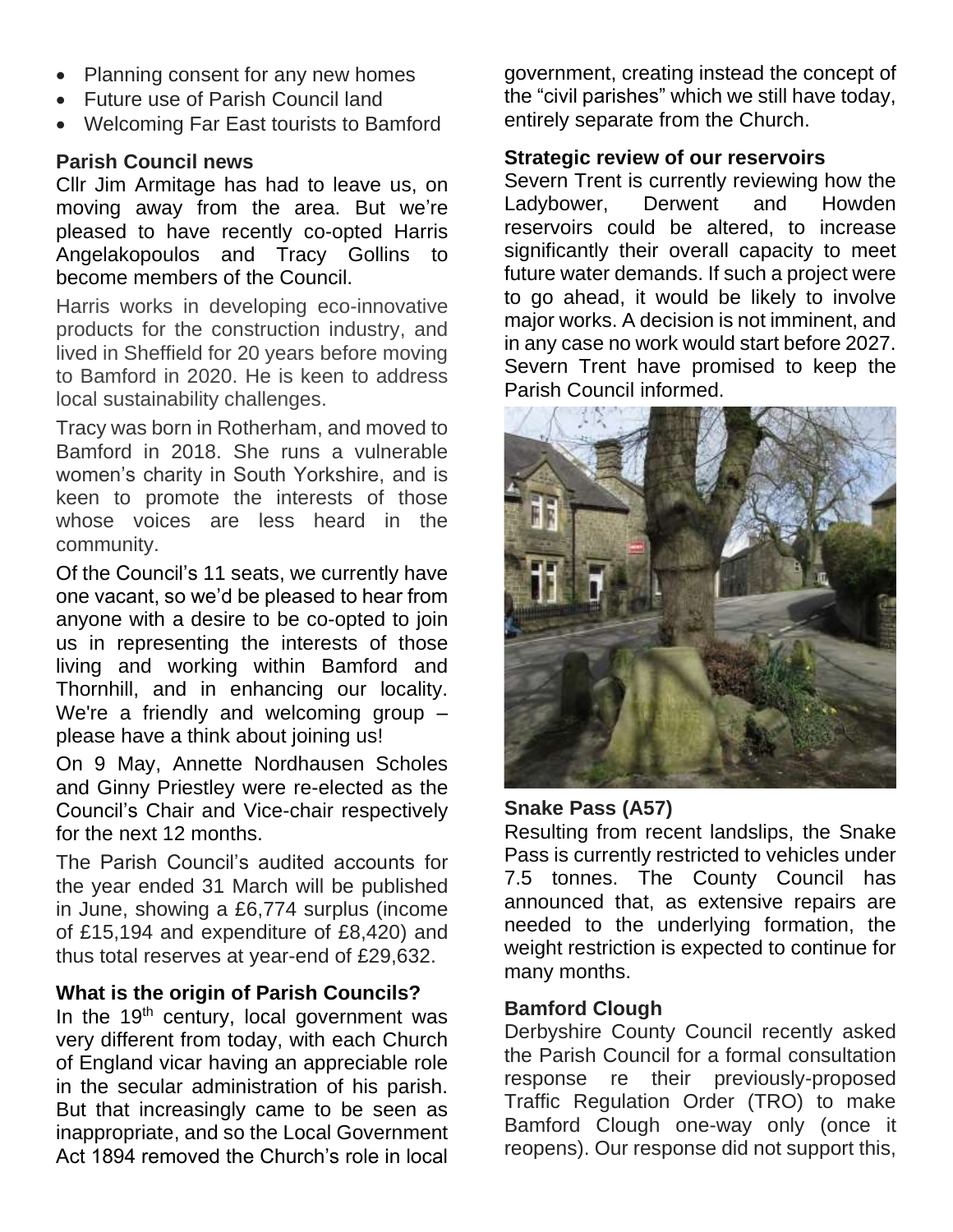and instead urged there to be a TRO prohibiting all motorised traffic in both directions. We anticipate however that oneway opening will be happening, from a date yet to be decided.

#### **Hope Road disruption**

The temporary traffic lights outside Hope Valley Garden Centre are likely to continue for many weeks yet, protecting the westbound side of the road, for which the support under the tarmac has been washed away by scour damage from the River Noe. Responsibility for protection of rivers lies with the Environment Agency, and a number of bespoke permits must be agreed by them (which can take several months) prior to any works starting; the latter will include diversion of the river away from the base of the collapsed roadside wall to facilitate repairs. Also the river is a habitat for whiteclawed crayfish, bringing further constraints as to the time of year that they can be legally moved.

The County Council say that, because of the project's complexity, no completion date can yet be predicted.

## **Flashing speed signs**

Derbyshire's Police & Crime Commissioner is offering grant funding for a few lucky parish councils to buy flashing Speed Indicator Devices, so we are applying. It remains to be seen whether our application is successful.

## **Upgrading our railway**

Network Rail's works to install a third track between Bamford and Hathersage have been gathering pace, and will reach a climax in July when, on all 5 weekends, the railway will be shut to all trains from 2300 Friday to 0600 Monday. More news online by looking at the 'Hope Valley Railway Upgrade' app.

## *Hope Valley Explorer* **tourist bus**

The *Hope Valley Explorer* will be running, to a similar timetable to last year, on Saturdays, Sundays and bank holidays from

14 May to 3 September – see [peakdistrict.gov.uk/visiting/planning-your](https://peakdistrict.gov.uk/visiting/planning-your-visit/publictransport/hope-valley-explorer)[visit/publictransport/hope-valley-explorer](https://peakdistrict.gov.uk/visiting/planning-your-visit/publictransport/hope-valley-explorer)

#### **Repair Café**

Bamford's first Repair Café will be from 10am to 12noon on Saturday 9 July at St John's church, expecting to be able to offer small repairs, electrical, sewing, photo restoration, knife-sharpening and French polishing. There will also be refreshments and a natter table!

If you have a skill that you can offer, please contact Ginny Priestley on 07971 062851.

#### **Community Climate Change Fund**

The new High Peak Community Climate Change Fund can provide small grants, usually between £200 and £500, to community-based organisations setting up a project to reduce local  $CO<sub>2</sub>$  and other greenhouse gas emissions or to build resilience in nature to mitigate climatechange impact.

The Fund is administered by High Peak Community & Voluntary Support - 01663 735350, [hello@highpeakcvs.org.uk](mailto:hello@highpeakcvs.org.uk) - and the deadline for the first round of applications is 12 June 2022.

#### **Planning application for a campsite**

The application, made in January, for a campsite on land between the Tennis Club and the River Derwent has been withdrawn.

#### **Thornhill Carrs nature reserve**

It's now 2 years since Derbyshire Wildlife Trust started managing the Thornhill Carrs reserve - a site important for summer bird migrants, and in July rich in wildflowers which attract many species of bee, butterfly and hoverfly. So summer is the best time to visit! For more details, see [https://www.derbyshirewildlifetrust.org.uk/n](https://www.derbyshirewildlifetrust.org.uk/nature-reserves/thornhill-carrs-reserve) [ature-reserves/thornhill-carrs-reserve](https://www.derbyshirewildlifetrust.org.uk/nature-reserves/thornhill-carrs-reserve)

**Feedback** on any item in this newsletter is very welcome; we look forward to receiving it - at [clerk@bamfordwiththornhill-pc.gov.uk](about:blank)